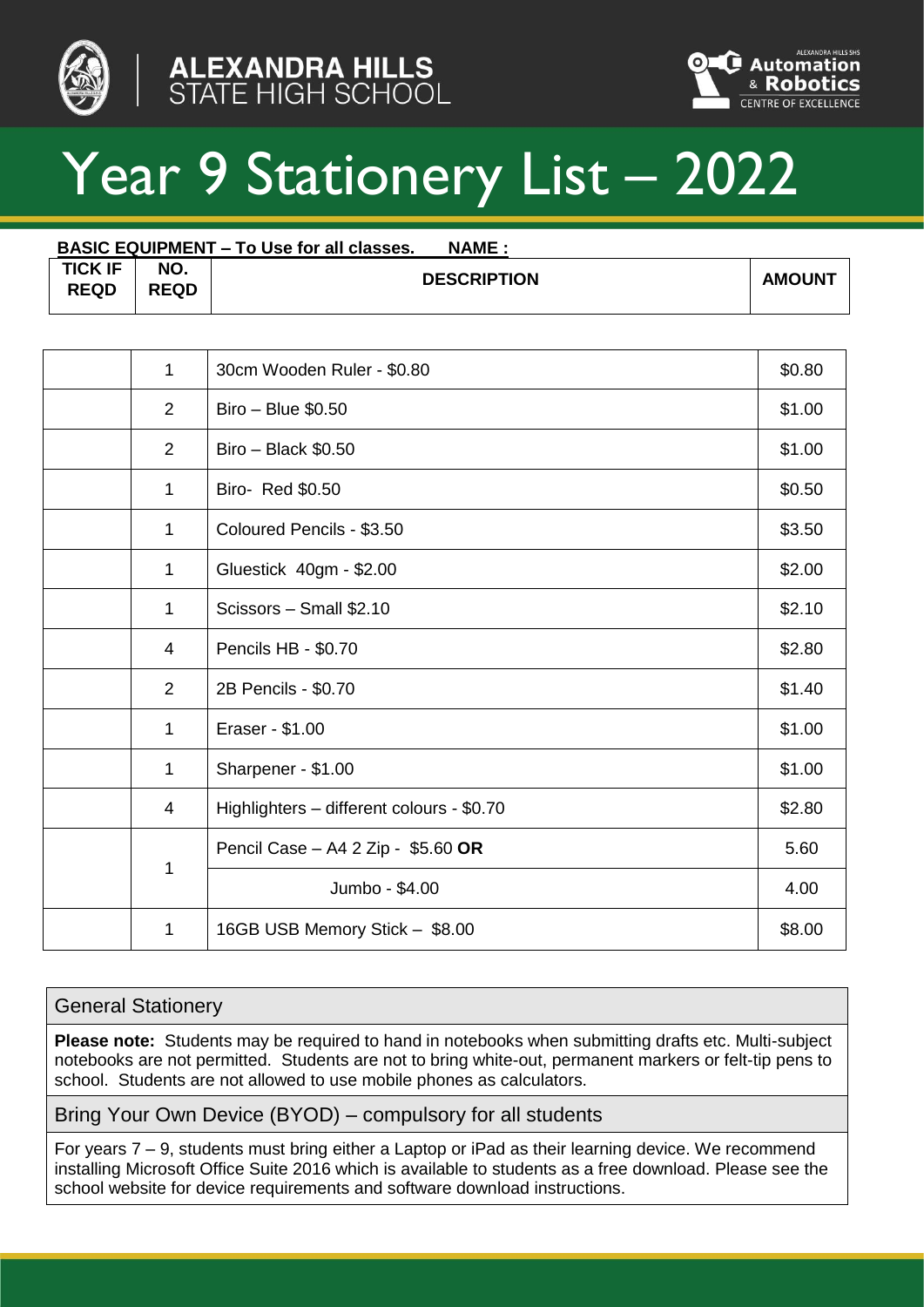



| TICK IF<br><b>REQD</b>                                                                                | NO.<br><b>REQD</b> | <b>DESCRIPTION</b>                                                                                                                               | <b>AMOUNT</b> |
|-------------------------------------------------------------------------------------------------------|--------------------|--------------------------------------------------------------------------------------------------------------------------------------------------|---------------|
|                                                                                                       |                    | Protractor 180°- \$0.70                                                                                                                          | \$0.70        |
|                                                                                                       |                    | <b>Calculator-SHARP ARE NOT ACCEPTABLE</b><br><b>ABACUS SXIIMATRIX nor</b><br>Casio FX82AU plus (FROM YEAR 7)<br>Scientific Calculator - \$34.00 | \$34.00       |
|                                                                                                       |                    | Australian Mini Oxford Dictionary - \$15.00 (FROM YEAR 7)                                                                                        | \$15.00       |
|                                                                                                       | 10                 | A4 128pg Exercise Book - \$1.90 - (ENGLISH - 2, MATHS - 4,<br>SCIENCE- 2, HISTORY - 1, HPE - 1)                                                  | \$19.00       |
|                                                                                                       |                    | Compass STAEDLER BEGINNERS 559-50WP - \$7.50                                                                                                     | \$7.50        |
|                                                                                                       | 1 Pair             | Ear Phones (not sold at Stationery shop)                                                                                                         |               |
| <b>YEAR 9 ELECTIVE SUBJECTS - STUDENTS WILL STUDY 2 ELECTIVE</b><br><b>CHOICES FOR THE WHOLE YEAR</b> |                    |                                                                                                                                                  |               |

# **DANCE**

|  | A4 128 Page exercise Book - \$1.90     | \$1.90 |
|--|----------------------------------------|--------|
|  | 16GB USB - included in basic equipment | \$8.00 |

# **ENGINEERING PRINCIPLES**

| 1      | Clear safety glasses - \$6.00                                | \$6.00 |
|--------|--------------------------------------------------------------|--------|
| 4      | HB PENCILS - \$0.70 - included in basic equipment            | \$2.80 |
| 1      | Sharpener - \$1.00 - included in basic equipment             | \$1.00 |
| 1      | Eraser - \$1.00 - included in basic equipment                | \$1.00 |
| 1      | 16GB USB Memory Stick - \$8.00 - included in basic equipment | \$8.00 |
| 1 Pair | Ear Phones (not sold at Stationery shop)                     |        |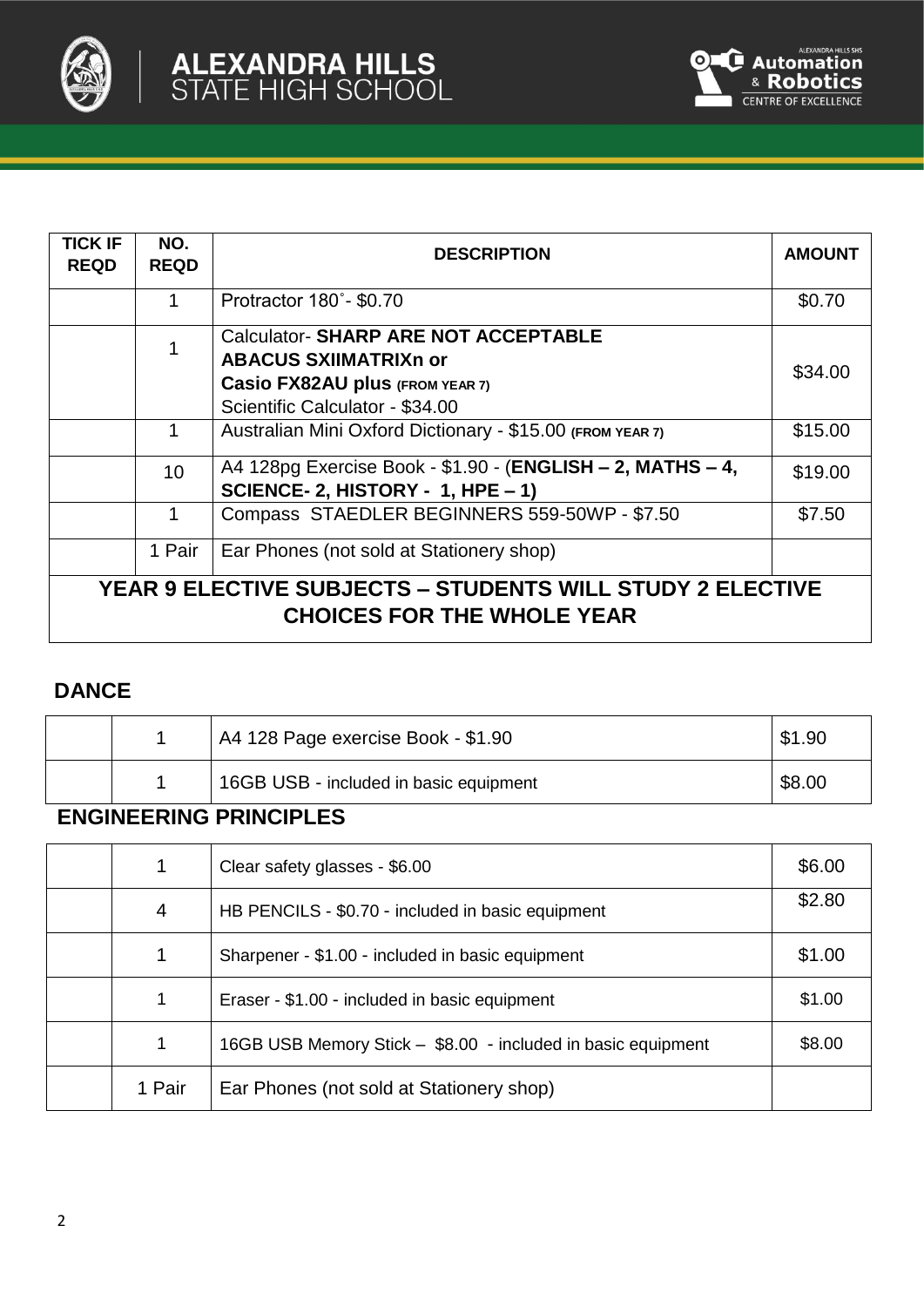



| <b>TICK IF</b><br><b>REQD</b> | NO.<br><b>REQD</b> | <b>DESCRIPTION</b> | <b>AMOUNT</b> |
|-------------------------------|--------------------|--------------------|---------------|
|                               |                    |                    |               |

## **DIGITAL TECHNOLOGY**

| . Pair | Ear Phones (not sold at Stationery shop) |        |
|--------|------------------------------------------|--------|
|        | 16GB USB - included in basic equipment   | \$8.00 |

### **DRAMA**

|  | A4 128 Page exercise Book - \$1.90     | \$1.90 |
|--|----------------------------------------|--------|
|  | A4 Display folder - \$2.00             | \$2.00 |
|  | 16GB USB - included in basic equipment | \$8.00 |

### **ECONOMICS & BUSINESS**

|  | <sup>1</sup> A4 128 Page exercise Book - \$1.90 | \$3.80 |
|--|-------------------------------------------------|--------|
|  | 16GB USB - included in basic equipment          | \$8.00 |

### **FOOD & FIBRE PRODUCTION**

|  | A4 128 Page exercise Book - \$1.90 | \$1.90 |
|--|------------------------------------|--------|
|  | (Basic equipment stationery items) |        |

# **LANGUAGES GERMAN OR ITALIAN OR JAPANESE**

|  | A4 128pg Exercise Book - \$1.90 (must be A4)                | \$3.80  |
|--|-------------------------------------------------------------|---------|
|  | A4 Plastic Document wallet - \$1.70                         | \$1.70  |
|  | <b>ITALIAN - FORMULA ITALIANO 2 Activity Book (Pearson)</b> | \$21.50 |
|  | COLLINS ITALIAN DICTIONARY NOT AVAILABLE AT STATIONERY SHOP |         |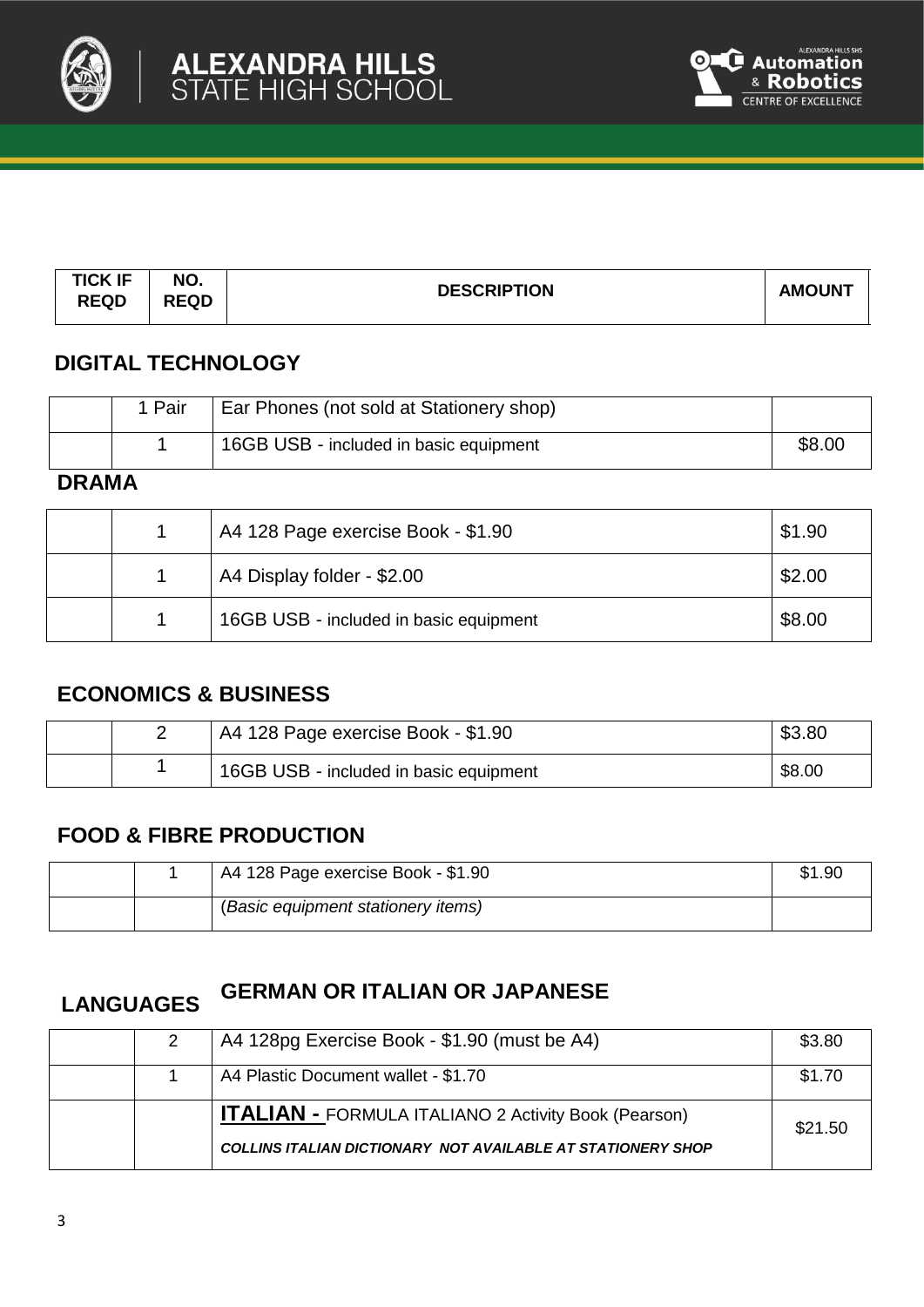



### **GERMAN** - ZOOM DEUTSCH 2 Foundation Workbook | \$15.00

| <b>TICK IF</b> | NO.         | <b>DESCRIPTION</b> | <b>AMOUNT</b> |
|----------------|-------------|--------------------|---------------|
| <b>REQD</b>    | <b>REQD</b> |                    |               |

### **MATERIALS & TECHNOLOGIES (SPECIALISATIONS)**

|   | Clear safety glasses - \$6.00                                       | \$6.00 |
|---|---------------------------------------------------------------------|--------|
| 4 | HB Pencils - \$0.70 - INCLUDED IN BASIC EQUIPMENT                   | \$2.80 |
|   | Sharpener - \$1.00 - INCLUDED IN BASIC EQUIPMENT                    | \$1.00 |
|   | Large Eraser - \$1.00 - INCLUDED IN BASIC EQUIPMENT                 | \$1.00 |
|   | 16 GB USB STICK - INCLUDED IN BASIC EQUIPMENT                       | \$8.00 |
|   | Earphones (part of general stationery, not sold at stationery Shop) |        |

# **MEDIA**

|  | HB PENCILS - \$0.70                             | \$1.40 |
|--|-------------------------------------------------|--------|
|  | Fine Tipped Roller Ball Pens - \$2.00           | \$4.00 |
|  | A4 128 Page exercise Book - \$1.90              | \$1.90 |
|  | Set of Water Soluble Pencils - 12 pack - \$7.20 | \$7.20 |
|  | 16 GB USB STICK - INCLUDED IN BASIC EQUIPMENT   |        |

### **MUSIC**

|  | Tudor Music Book $-96$ pg - \$2.30                         | \$2.30 |
|--|------------------------------------------------------------|--------|
|  | A4 Display Folder - \$2.00                                 | \$2.00 |
|  | 16 GB USB STICK - INCLUDED IN BASIC EQUIPMENT              | \$8.00 |
|  | Headphones (not sold at stationery Shop) plug in AUX/3.5mm |        |